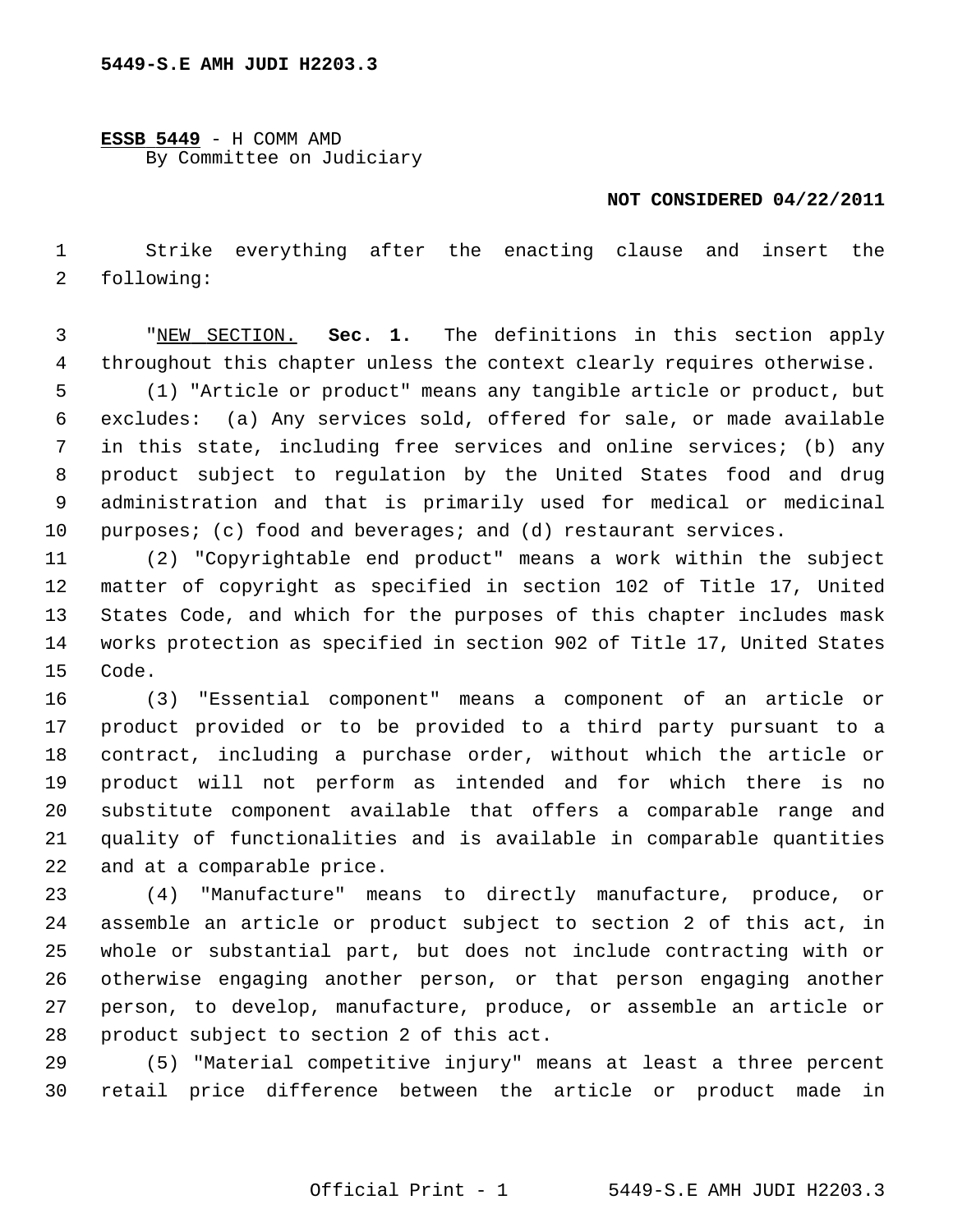1 violation of section 2 of this act designed to harm competition and a 2 directly competing article or product that was manufactured without the 3 use of stolen or misappropriated information technology, with such a 4 price difference occurring over a four-month period of time.

 5 (6) "Retail price" means the retail price of stolen or 6 misappropriated information technology charged at the time of, and in 7 the jurisdiction where, the alleged theft or misappropriation occurred, 8 multiplied by the number of stolen or misappropriated items used in the 9 business operations of the person alleged to have violated section 2 of 10 this act.

11 (7)(a) "Stolen or misappropriated information technology" means 12 hardware or software that the person referred to in section 2 of this 13 act acquired, appropriated, or used without the authorization of the 14 owner of the information technology or the owner's authorized licensee 15 in violation of applicable law, but does not include situations in 16 which the hardware or software alleged to have been stolen or 17 misappropriated was not available for retail purchase on a stand-alone 18 basis at or before the time it was acquired, appropriated, or used by 19 such a person.

20 (b) Information technology is considered to be used in a person's 21 business operations if the person uses the technology in the 22 manufacture, distribution, marketing, or sales of the articles or 23 products subject to section 2 of this act.

24 NEW SECTION. **Sec. 2.** Any person who manufactures an article or 25 product while using stolen or misappropriated information technology in 26 its business operations after notice and opportunity to cure as 27 provided in section 5 of this act and, with respect to remedies sought 28 under section 6(6) or 7 of this act, causes a material competitive 29 injury as a result of such use of stolen or misappropriated information 30 technology, is deemed to engage in an unfair act where such an article 31 or product is sold or offered for sale in this state, either separately 32 or as a component of another article or product, and in competition 33 with an article or product sold or offered for sale in this state that 34 was manufactured without violating this section. A person who engages 35 in such an unfair act, and any articles or products manufactured by the 36 person in violation of this section, is subject to the liabilities and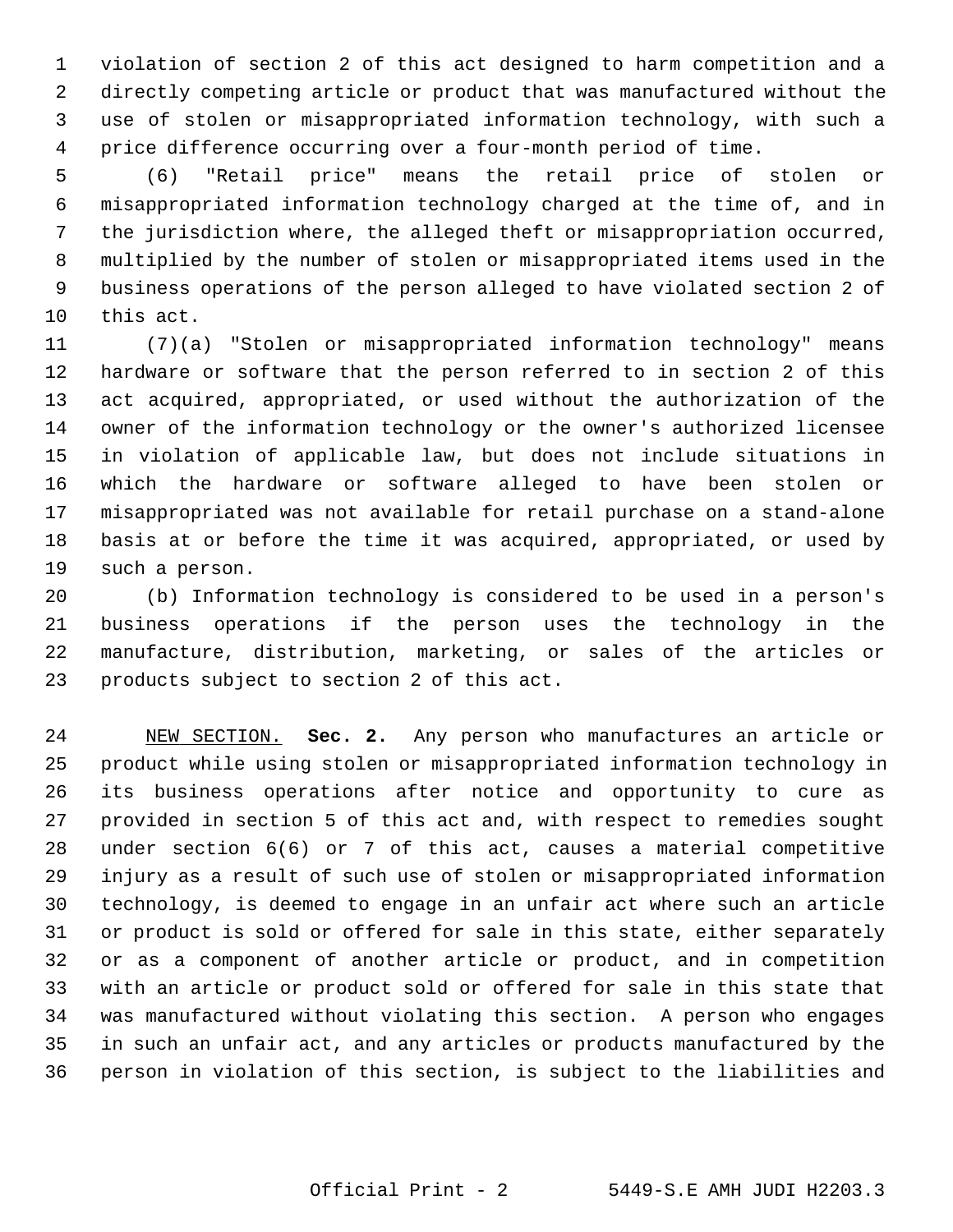1 remedial provisions of this chapter in an action by the attorney 2 general or any person described in section 6(5) of this act, except as 3 provided in sections 3 through 9 of this act.

 4 NEW SECTION. **Sec. 3.** No action may be brought under this chapter, 5 and no liability results, where:

 6 (1) The end article or end product sold or offered for sale in this 7 state and alleged to violate section 2 of this act is:

8 (a) A copyrightable end product;

 9 (b) Merchandise manufactured by or on behalf of, or pursuant to a 10 license from, a copyright owner and which displays or embodies a name, 11 character, artwork, or other indicia of or from a work that falls 12 within (a) of this subsection, or merchandise manufactured by or on 13 behalf of, or pursuant to a license from, a copyright or trademark 14 owner and that displays or embodies a name, character, artwork, or 15 other indicia of or from a theme park, theme park attraction, or other 16 facility associated with a theme park; or

17 (c) Packaging, carrier media, or promotional or advertising 18 materials for any end article, end product, or merchandise that falls 19 within (a) or (b) of this subsection;

20 (2) The allegation that the information technology is stolen or 21 misappropriated is based on a claim that the information technology or 22 its use infringes a patent or misappropriates a trade secret under 23 applicable law or that could be brought under any provision of Title 35 24 of the United States Code;

25 (3) The allegation that the information technology is stolen or 26 misappropriated is based on a claim that the defendant's use of the 27 information technology violates the terms of a license that allows 28 users to modify and redistribute any source code associated with the 29 technology free of charge; or

30 (4) The allegation is based on a claim that the person violated 31 section 2 of this act by aiding, abetting, facilitating, or assisting 32 someone else to acquire, appropriate, use, sell, or offer to sell, or 33 by providing someone else with access to, information technology 34 without authorization of the owner of the information technology or the 35 owner's authorized licensee in violation of applicable law.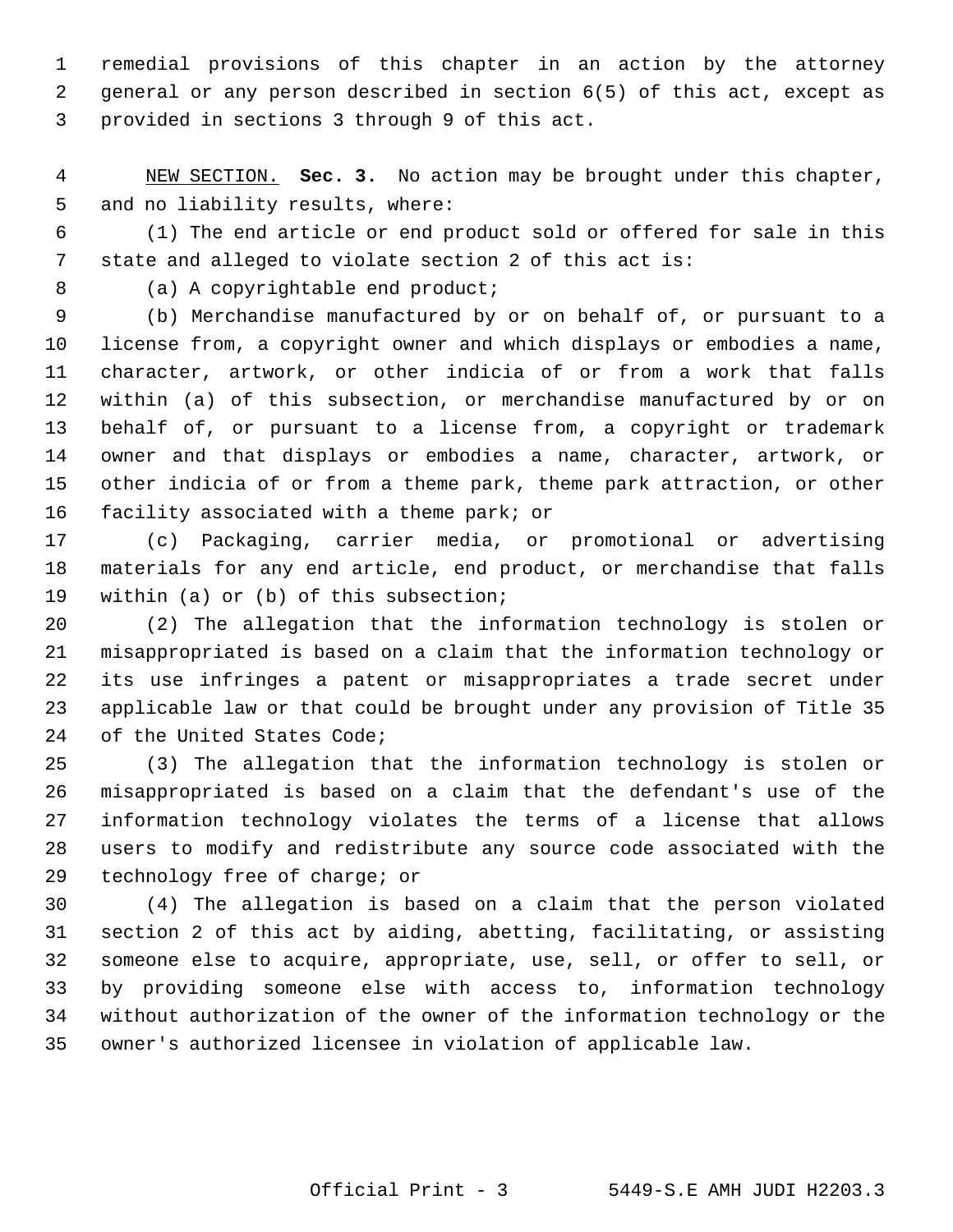1 NEW SECTION. **Sec. 4.** No injunction may issue against a person 2 other than the person adjudicated to have violated section 2 of this 3 act, and no attachment order may issue against articles or products 4 other than articles or products in which the person alleged to violate 5 section 2 of this act holds title. A person other than the person 6 alleged to violate section 2 of this act includes any person other than 7 the actual manufacturer who contracts with or otherwise engages another 8 person to develop, manufacture, produce, market, distribute, advertise, 9 or assemble an article or product alleged to violate section 2 of this 10 act.

11 NEW SECTION. **Sec. 5.** (1) No action may be brought under section 12 2 of this act unless the person subject to section 2 of this act 13 received written notice of the alleged use of the stolen or 14 misappropriated information technology from the owner or exclusive 15 licensee of the information technology or the owner's agent and the 16 person: (a) Failed to establish that its use of the information 17 technology in question did not violate section 2 of this act; or (b) 18 failed, within ninety days after receiving such a notice, to cease use 19 of the owner's stolen or misappropriated information technology. 20 However, if the person commences and thereafter proceeds diligently to 21 replace the information technology with information technology whose 22 use would not violate section 2 of this act, such a period must be 23 extended for an additional period of ninety days, not to exceed one 24 hundred eighty days total. The information technology owner or the 25 owner's agent may extend any period described in this section.

26 (2) To satisfy the requirements of this section, written notice 27 must, under penalty of perjury: (a) Identify the stolen or 28 misappropriated information technology; (b) identify the lawful owner 29 or exclusive licensee of the information technology; (c) identify the 30 applicable law the person is alleged to be violating and state that the 31 notifier has a reasonable belief that the person has acquired, 32 appropriated, or used the information technology in question without 33 authorization of the owner of the information technology or the owner's 34 authorized licensee in violation of such applicable law; (d) to the 35 extent known by the notifier, state the manner in which the information 36 technology is being used by the defendant; (e) state the articles or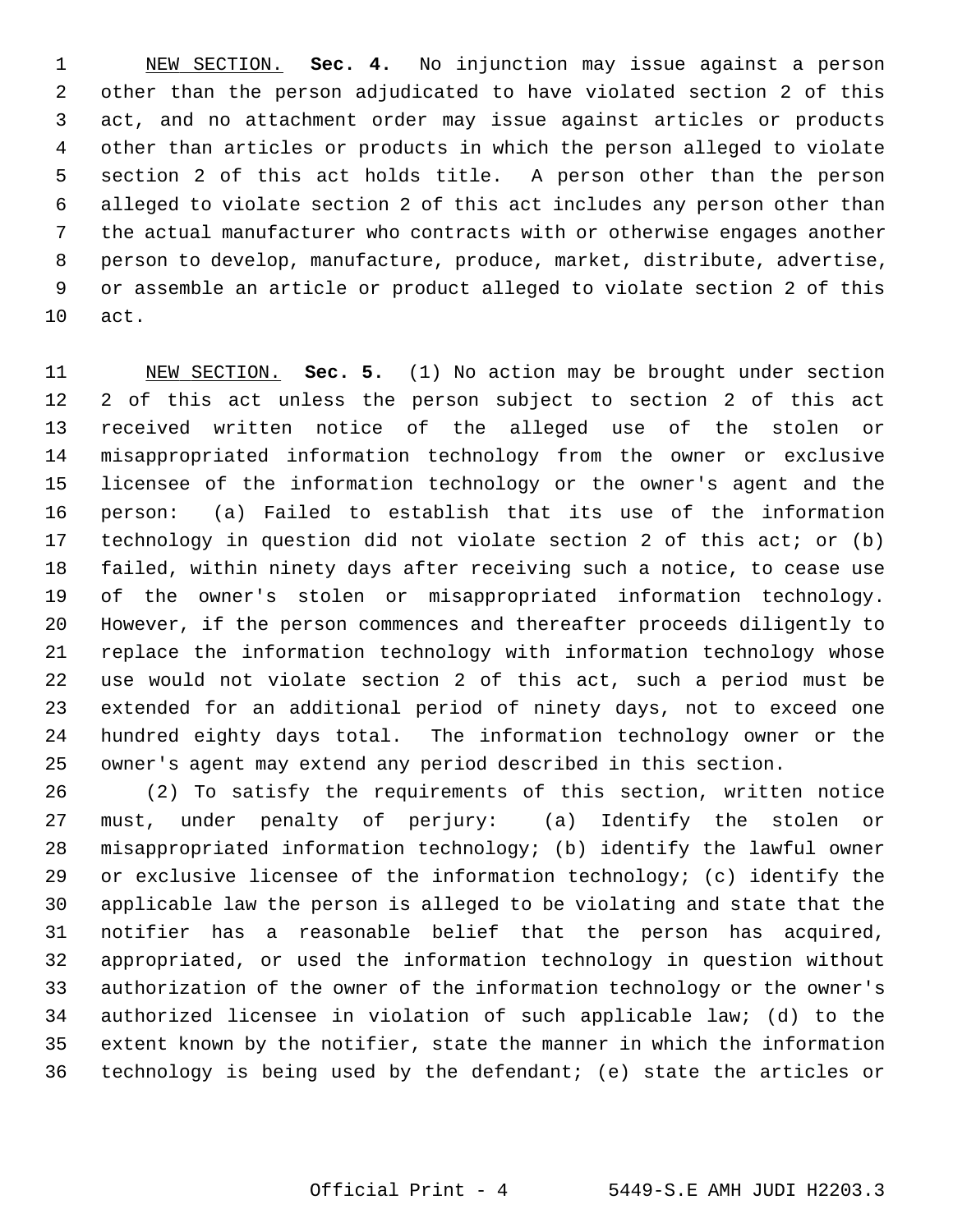1 products to which the information technology relates; and (f) specify 2 the basis and the particular evidence upon which the notifier bases 3 such an allegation.

 4 (3) The written notification must state, under penalty of perjury, 5 that, after a reasonable and good-faith investigation, the information 6 in the notice is accurate based on the notifier's reasonable knowledge, 7 information, and belief.

 8 NEW SECTION. **Sec. 6.** (1) No earlier than ninety days after the 9 provision of notice in accordance with section 5 of this act, the 10 attorney general, or any person described in subsection (5) of this 11 section, may bring an action against any person that is subject to 12 section 2 of this act:

13 (a) To enjoin violation of section 2 of this act, including by 14 enjoining the person from selling or offering to sell in this state 15 articles or products that are subject to section 2 of this act, except 16 as provided in subsection (6) of this section. However, such an 17 injunction does not encompass articles or products to be provided to a 18 third party that establishes that such a third party has satisfied one 19 or more of the affirmative defenses set forth in section 8(1) of this 20 act with respect to the manufacturer alleged to have violated section 21 2 of this act;

22 (b) Only after a determination by the court that the person has 23 violated section 2 of this act, to recover the greater of:

24 (i) Actual direct damages, which may be imposed only against the 25 person who violated section 2 of this act; or

26 (ii) Statutory damages of no more than the retail price of the 27 stolen or misappropriated information technology, which may be imposed 28 only against the person who violated section 2 of this act; or

29 (c) In the event the person alleged to have violated section 2 of 30 this act has been subject to a final judgment or has entered into a 31 final settlement, or any products manufactured by such a person and 32 alleged to violate section 2 of this act have been the subject of an 33 injunction or attachment order, in any federal or state court in this 34 state or any other state, arising out of the same theft or 35 misappropriation of information technology, the court shall dismiss the 36 action with prejudice. If such a person is a defendant in an ongoing 37 action, or any products manufactured by such a person and alleged to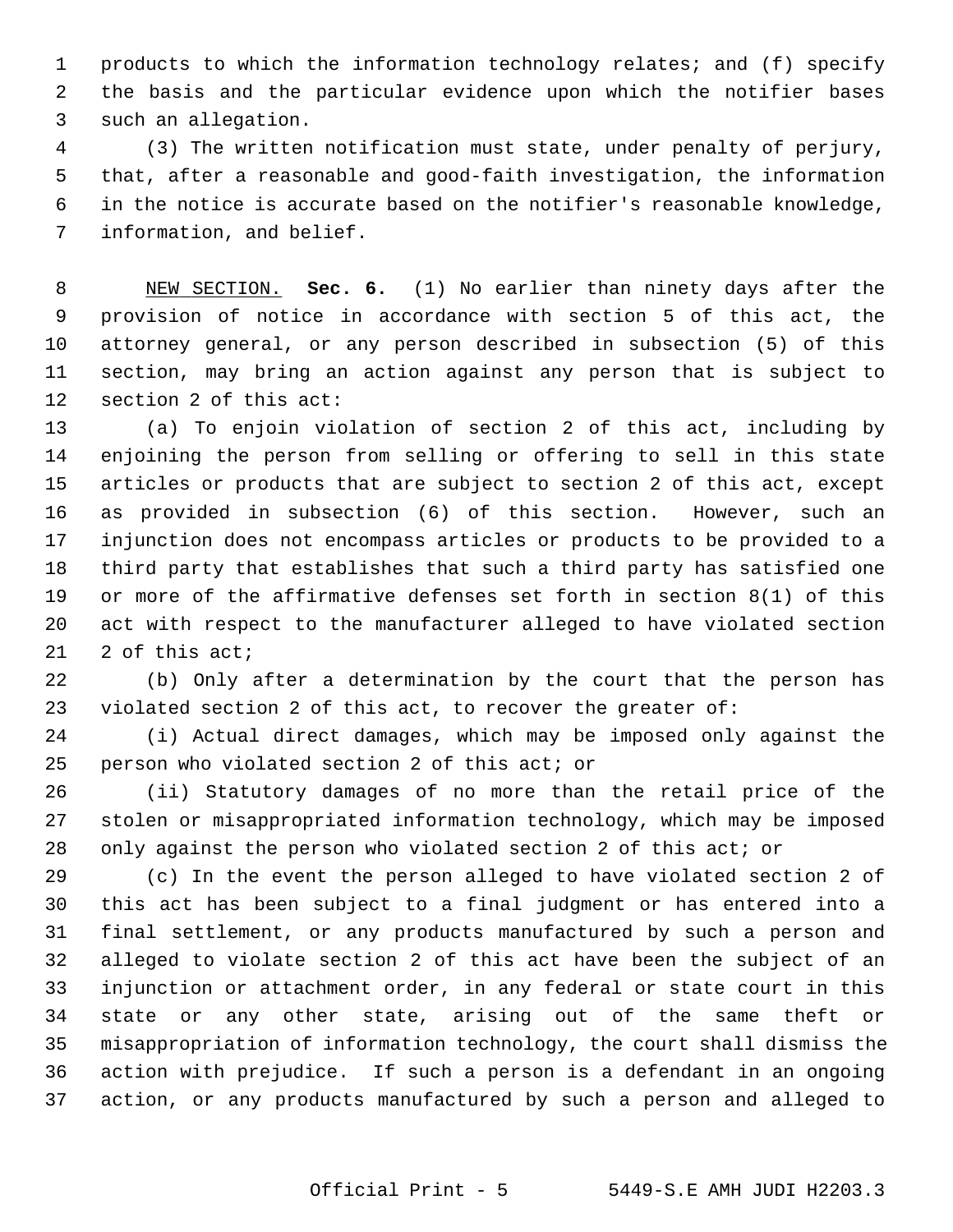1 violate section 2 of this act are the subject of an ongoing injunction 2 or attachment order, in any federal or state court in this state or any 3 other state, arising out of the same theft or misappropriation of 4 information technology, the court shall stay the action against such a 5 person pending resolution of the other action. In the event the other 6 action results in a final judgment or final settlement, the court shall 7 dismiss the action with prejudice against the person. Dismissals under 8 this subsection are res judicata to actions filed against the person 9 alleged to have violated section 2 of this act arising out of the same 10 theft or misappropriation of information technology.

11 (2) After determination by the court that a person has violated 12 section 2 of this act and entry of a judgment against the person for 13 violating section 2 of this act, the attorney general, or a person 14 described in subsection (5) of this section, may add to the action a 15 claim for actual direct damages against a third party who sells or 16 offers to sell in this state products made by that person in violation 17 of section 2 of this act, subject to the provisions of section 8 of 18 this act. However, damages may be imposed against a third party only 19 if:

20 (a) The third party's agent for service of process was properly 21 served with a copy of a written notice sent to the person alleged to 22 have violated section 2 of this act that satisfies the requirements of 23 section 5 of this act at least ninety days prior to the entry of the 24 judgment;

25 (b) The person who violated section 2 of this act did not make an 26 appearance or does not have sufficient attachable assets to satisfy a 27 judgment against the person;

28 (c) Such a person either manufactured the final product or produced 29 a component equal to thirty percent or more of the value of the final 30 product;

31 (d) Such a person has a direct contractual relationship with the 32 third party respecting the manufacture of the final product or 33 component; and

34 (e) The third party has not been subject to a final judgment or 35 entered into a final settlement in any federal or state court in this 36 state or any other state arising out of the same theft or 37 misappropriation of information technology. However, in the event the 38 third party is a party to an ongoing suit for damages, or has entered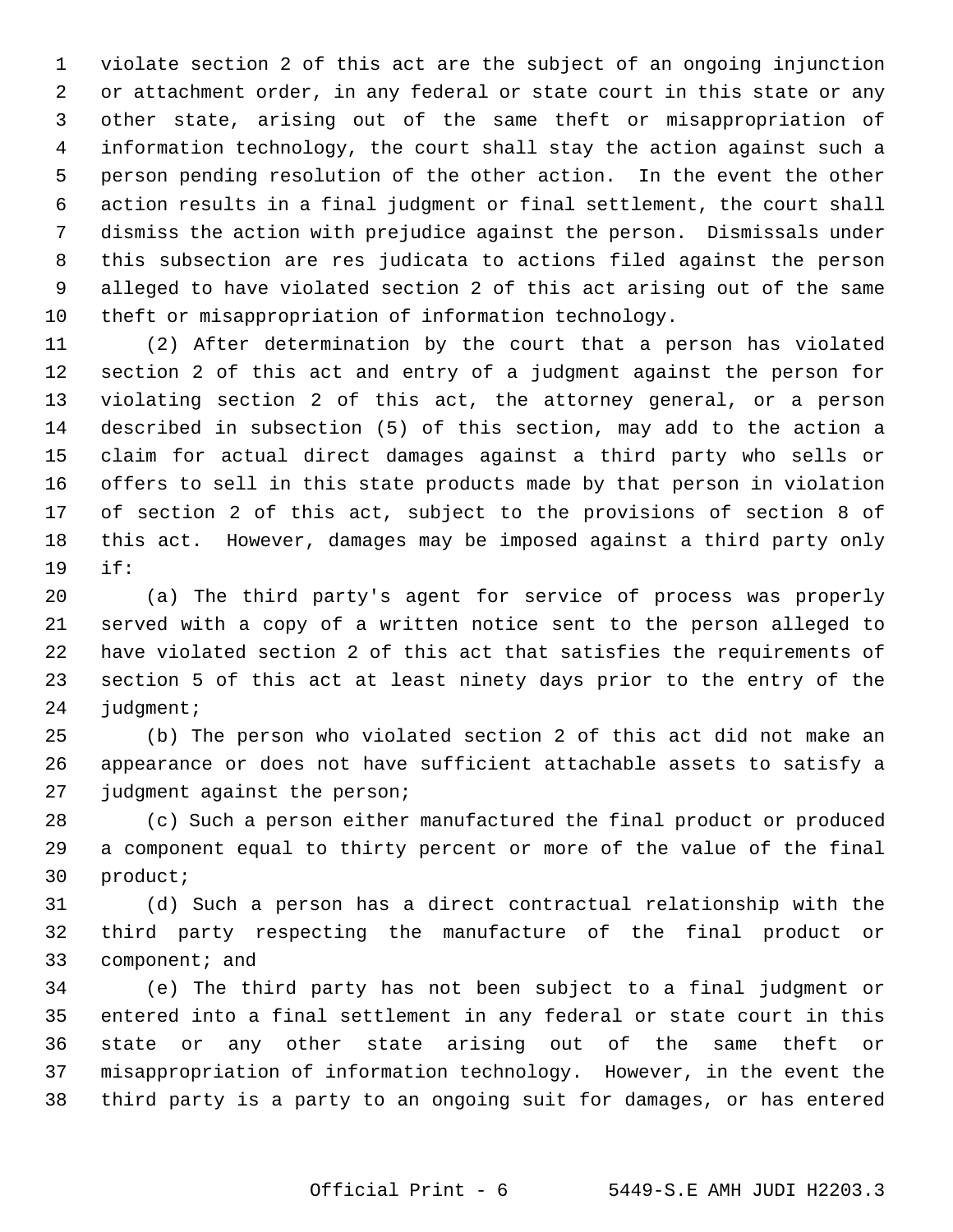1 an appearance as an interested third party in proceedings in rem, in 2 any federal or state court in this state or any other state arising out 3 of the same theft or misappropriation of information technology, the 4 court shall stay the action against the third party pending resolution 5 of the other action. In the event the other action results in a final 6 judgment, the court shall dismiss the action with prejudice against the 7 third party and dismiss any in rem action as to any articles or 8 products manufactured for such a third party or that have been or are 9 to be supplied to such a third party. Dismissals under this subsection 10 are res judicata to actions filed against the person alleged to have 11 violated section 2 of this act arising out of the same theft or 12 misappropriation of information technology.

13 (3) An award of damages against such a third party pursuant to 14 subsection (2) of this section must be the lesser of the retail price 15 of the stolen or misappropriated information technology at issue or two 16 hundred fifty thousand dollars, less any amounts recovered from the 17 person adjudicated to have violated section 2 of this act, and 18 subsection (4)(a) of this section does not apply to such an award or 19 recovery against the third party.

20 (4) In an action under this chapter, a court may:

21 (a) Against the person adjudicated to have violated section 2 of 22 this act, increase the damages up to three times the damages authorized 23 by subsection (1)(b) of this section where the court finds that the 24 person's use of the stolen or misappropriated information technology 25 was willful;

26 (b) With respect to an award under subsection (1) of this section 27 only, award costs and reasonable attorneys' fees to: (i) A prevailing 28 plaintiff in actions brought by an injured person under section 2 of 29 this act; or (ii) a prevailing defendant in actions brought by an 30 allegedly injured person; and

31 (c) With respect to an action under subsection (2) of this section 32 brought by a private plaintiff only, award costs and reasonable 33 attorneys' fees to a third party for all litigation expenses 34 (including, without limitation, discovery expenses) incurred by that 35 party if it prevails on the requirement set forth in subsection  $(2)(c)$ 36 of this section or who qualifies for an affirmative defense under 37 section 8 of this act. However, in a case in which the third party 38 received a copy of the notification described in subsection (2)(a) of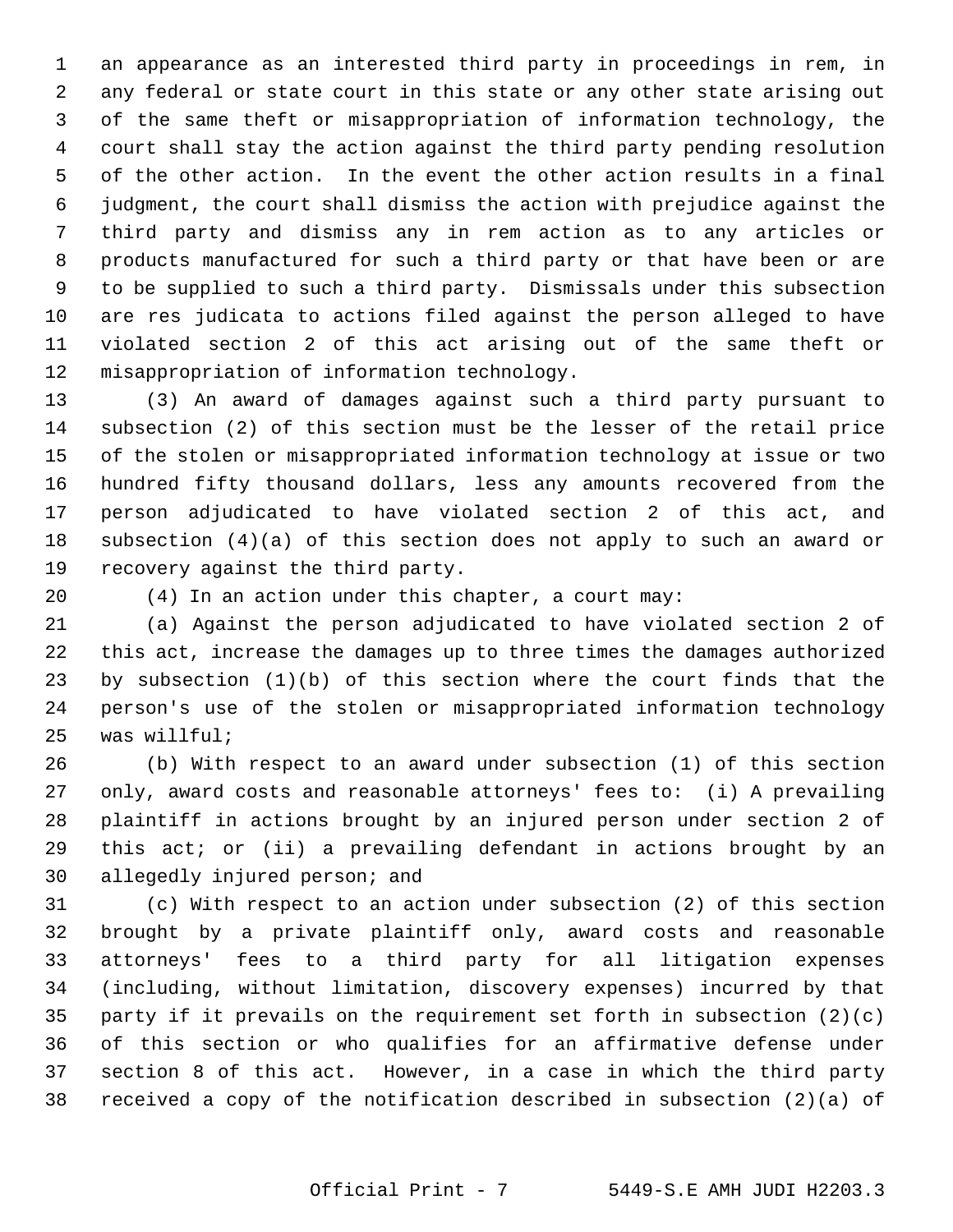1 this section at least ninety days before the filing of the action under 2 subsection (2) of this section, with respect to a third party's 3 reliance on the affirmative defenses set forth in section 8(1) (c) and 4 (d) of this act, the court may award costs and reasonable attorneys' 5 fees only if all of the conduct on which the affirmative defense is 6 based was undertaken by the third party, and the third party notified 7 the plaintiff of the conduct, prior to the end of the ninety- day 8 period.

 9 (5) A person is deemed to have been injured by the sale or offer 10 for sale of a directly competing article or product subject to section 11 2 of this act if the person establishes by a preponderance of the 12 evidence that:

13 (a) The person manufactures articles or products that are sold or 14 offered for sale in this state in direct competition with articles or 15 products that are subject to section 2 of this act;

16 (b) The person's articles or products were not manufactured using 17 stolen or misappropriated information technology of the owner of the 18 information technology;

19 (c) The person suffered economic harm, which may be shown by 20 evidence that the retail price of the stolen or misappropriated 21 information technology was twenty thousand dollars or more; and

22 (d) If the person is proceeding in rem or seeks injunctive relief, 23 that the person suffered material competitive injury as a result of the 24 violation of section 2 of this act.

25 (6)(a) If the court determines that a person found to have violated 26 section 2 of this act lacks sufficient attachable assets in this state 27 to satisfy a judgment rendered against it, the court may enjoin the 28 sale or offering for sale in this state of any articles or products 29 subject to section 2 of this act, except as provided in section 4 of 30 this act.

31 (b) To the extent that an article or product subject to section 2 32 of this act is an essential component of a third party's article or 33 product, the court shall deny injunctive relief as to such an essential 34 component, provided that the third party has undertaken good faith 35 efforts within the third party's rights under its applicable contract 36 with the manufacturer to direct the manufacturer of the essential 37 component to cease the theft or misappropriation of information 38 technology in violation of section 2 of this act, which may be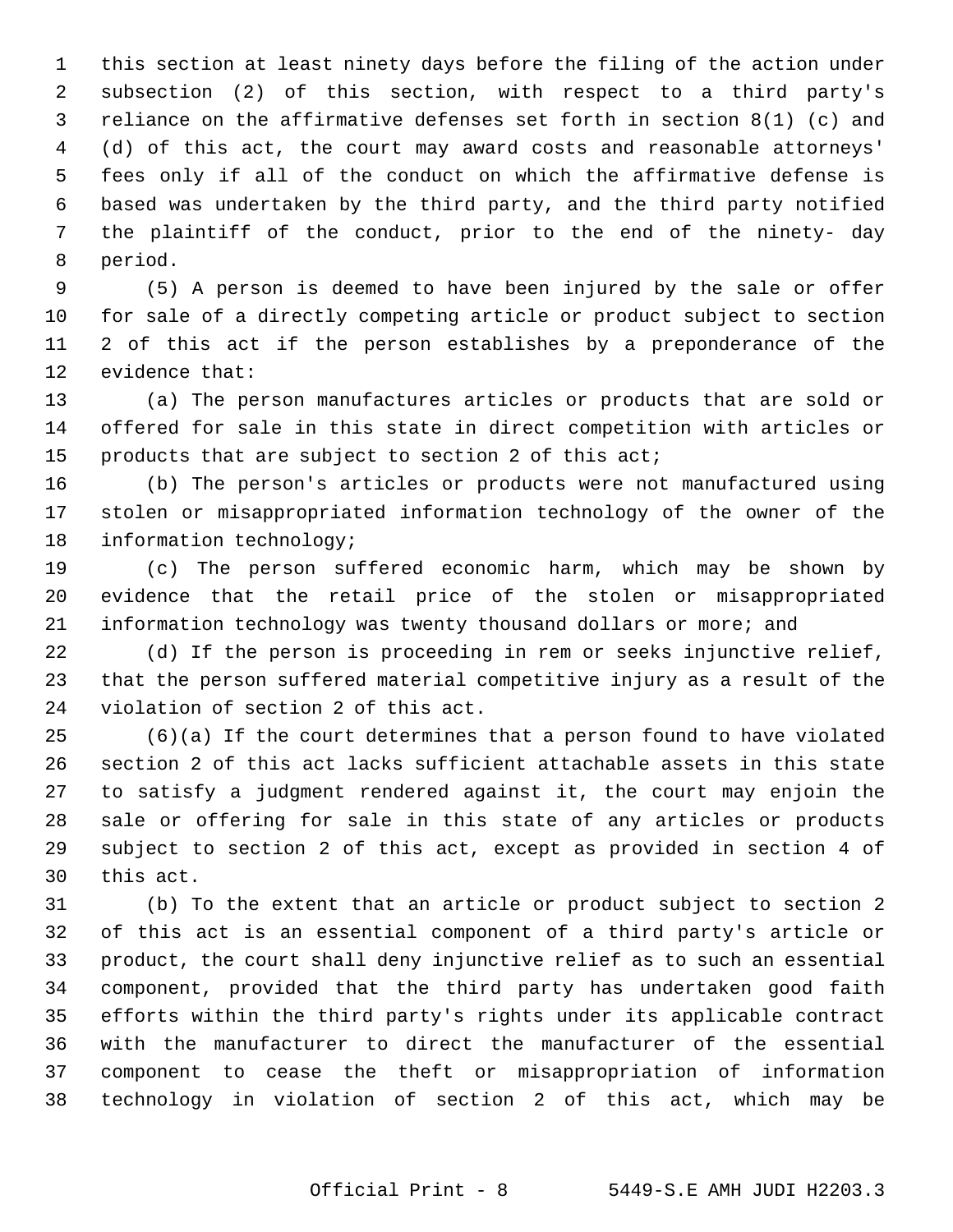1 satisfied, without limitation, by the third party issuing a written 2 directive to the manufacturer demanding that it cease the theft or 3 misappropriation and demanding that the manufacturer provide the third 4 party with copies of invoices, purchase orders, licenses, or other 5 verification of lawful use of the information technology at issue.

 6 (7) The court shall determine whether a cure period longer than the 7 period reflected in section 5 of this act would be reasonable given the 8 nature of the use of the information technology that is the subject of 9 the action and the time reasonably necessary either to bring such use 10 into compliance with applicable law or to replace the information 11 technology with information technology that would not violate section 12 2 of this act. If the court deems that a longer cure period would be 13 reasonable, then the action shall be stayed until the end of that 14 longer cure period. If by the end of that longer cure period, the 15 defendant has established that its use of the information technology in 16 question did not violate section 2 of this act, or the defendant ceased 17 use of the stolen or misappropriated information technology, then the 18 action must be dismissed.

19 NEW SECTION. **Sec. 7.** (1) In a case in which the court is unable 20 to obtain personal jurisdiction over a person subject to section 2 of 21 this act, the court may proceed in rem against any articles or products 22 subject to section 2 of this act sold or offered for sale in this state 23 in which the person alleged to have violated section 2 of this act 24 holds title. Except as provided in section 4 of this act and 25 subsection (2) through (4) of this section, all such articles or 26 products are subject to attachment at or after the time of filing a 27 complaint, regardless of the availability or amount of any monetary 28 judgment.

29 (2) At least ninety days prior to the enforcement of an attachment 30 order against articles or products pursuant to subsection (1) of this 31 section, the court shall notify any person in possession of the 32 articles or products of the pending attachment order. Prior to the 33 expiration of the ninety day period, any person for whom the articles 34 or products were manufactured, or to whom the articles or products have 35 been or are to be supplied, pursuant to an existing contract or 36 purchase order, may: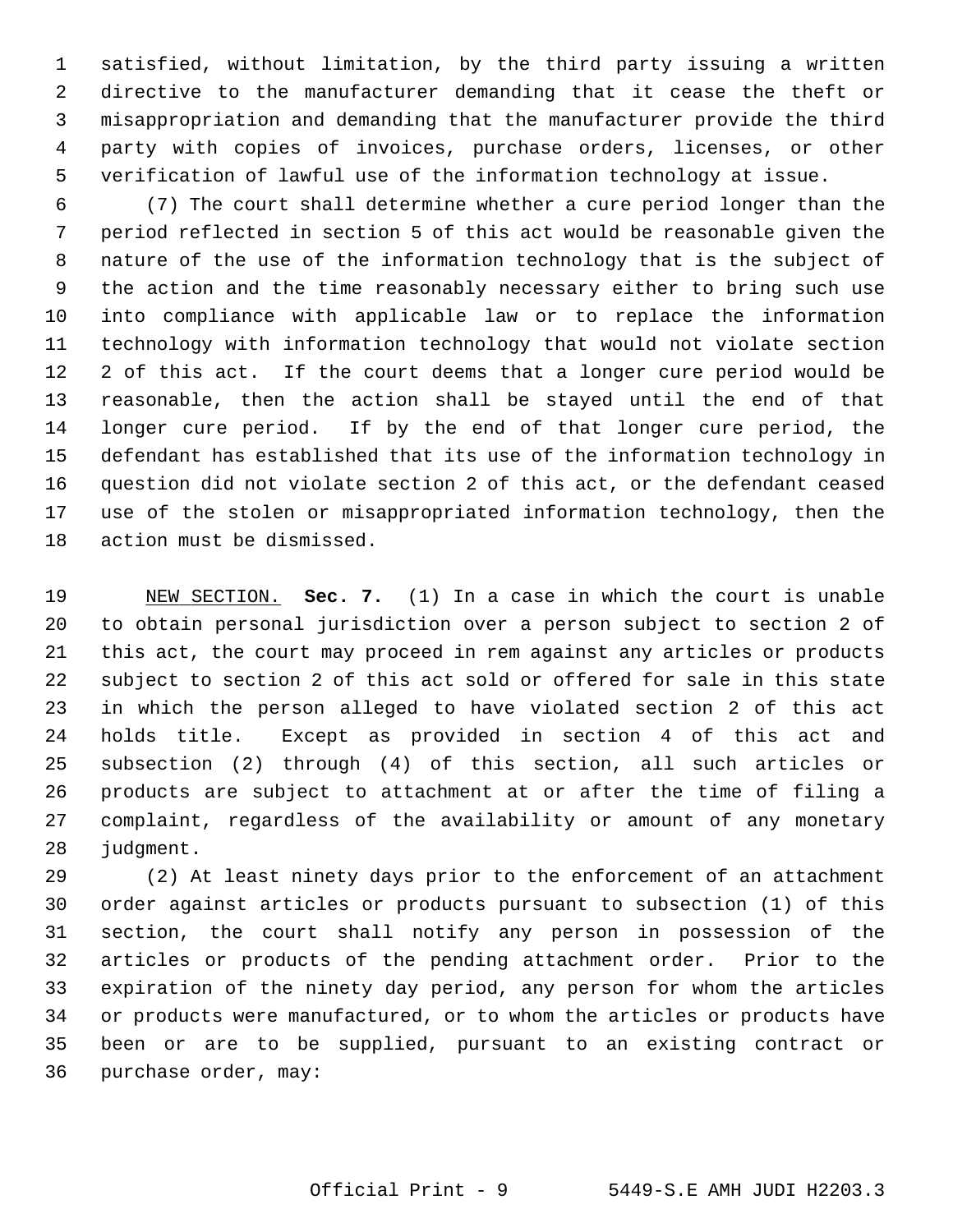1 (a) Establish that the person has satisfied one or more of the 2 affirmative defenses set forth in section 8(1) of this act with respect 3 to the manufacturer alleged to have violated section 2 of this act, in 4 which case the attachment order must be dissolved only with respect to 5 those articles or products that were manufactured for such a person, or 6 have been or are to be supplied to such a person, pursuant to an 7 existing contract or purchase order; or

 8 (b) Post a bond with the court equal to the retail price of the 9 allegedly stolen or misappropriated information technology or twenty-10 five thousand dollars, whichever is less, in which case the court shall 11 stay enforcement of the attachment order against the articles or 12 products and shall proceed on the basis of its jurisdiction over the 13 bond. The person posting the bond shall recover the full amount of 14 such bond, plus interest, after the issuance of a final judgment.

15 (3) In the event the person posting the bond pursuant to subsection 16 (2)(b) of this section is entitled to claim an affirmative defense in 17 section 8 of this act, and that person establishes with the court that 18 the person is entitled to any affirmative defense, the court shall 19 award costs and reasonable attorneys' fees to the person posting the 20 bond and against the plaintiff in the event the plaintiff proceeds with 21 an action pursuant to section 6(2) of this act against the person 22 posting the bond.

23 (4) In the event that the court does not provide notification as 24 described in subsection (2) of this section, the court, upon motion of 25 any third party, shall stay the enforcement of the attachment order for 26 ninety days as to articles or products manufactured for the third 27 party, or that have been or are to be supplied to the third party, 28 pursuant to an existing contract or purchase order, during which ninety 29 day period the third party may avail itself of the options set forth in 30 subsection (2)(a) and (b) of this section.

31 NEW SECTION. **Sec. 8.** (1) A court may not award damages against 32 any third party pursuant to section 6(2) of this act where that party, 33 after having been afforded reasonable notice of at least ninety days by 34 proper service upon such a party's agent for service of process and 35 opportunity to plead any of the affirmative defenses set forth in this 36 subsection, establishes by a preponderance of the evidence any of the 37 following: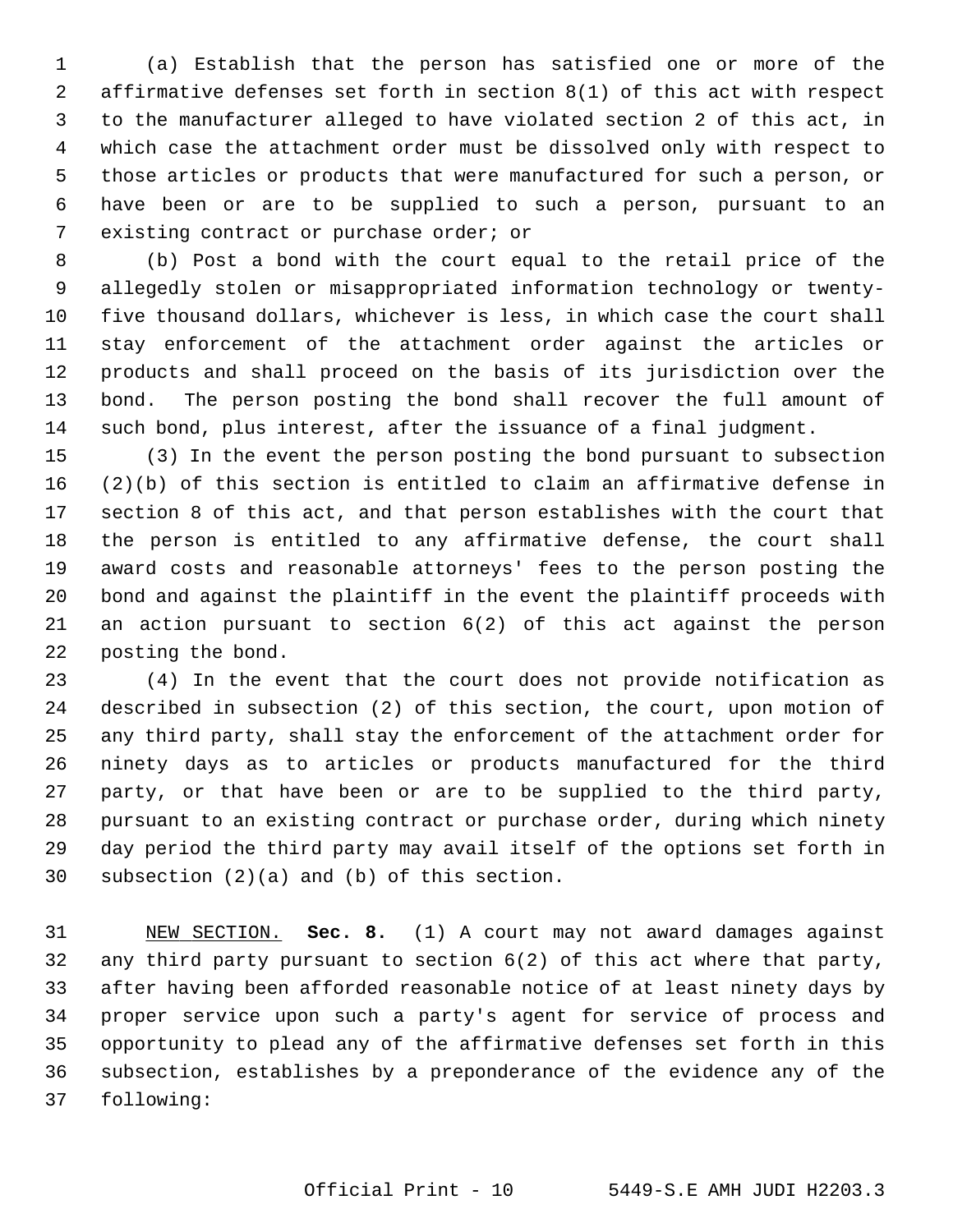1 (a) Such a person is the end consumer or end user of an article or 2 product subject to section 2 of this act, or acquired the article or 3 product after its sale to an end consumer or end user;

 4 (b) Such a person is a business with annual revenues not in excess 5 of fifty million dollars;

6 (c) The person acquired the articles or products:

 7 (i) And had either: A code of conduct or other written document 8 governing the person's commercial relationships with the manufacturer 9 adjudicated to have violated section 2 of this act and which includes 10 commitments, such as general commitments to comply with applicable 11 laws, that prohibit use of the stolen or misappropriated information 12 technology by such manufacturer; or written assurances from the 13 manufacturer of the articles or products that the articles or products, 14 to the manufacturer's reasonable knowledge, were manufactured without 15 the use of stolen or misappropriated information technology in the 16 manufacturer's business operations. However, with respect to this 17 subsection (c)(i), within one hundred eighty days of receiving written 18 notice of the judgment against the manufacturer for a violation of 19 section 2 of this act and a copy of a written notice that satisfies the 20 requirements of section 5 of this act, the person must undertake 21 commercially reasonable efforts to do any of the following:

22 (A) Exchange written correspondence confirming that such a 23 manufacturer is not using the stolen or misappropriated information 24 technology in violation of section 2 of this act, which may be 25 satisfied, without limitation, by obtaining written assurances from the 26 manufacturer accompanied by copies of invoices, purchase orders, 27 licenses, or other verification of lawful use of the information 28 technology at issue;

29 (B) Direct the manufacturer to cease the theft or misappropriation, 30 which may be satisfied, without limitation, by the third party issuing 31 a written directive to the manufacturer demanding that it cease such 32 theft or misappropriation and demanding that the manufacturer provide 33 the third party with copies of invoices, purchase orders, licenses, or 34 other verification of lawful use of the information technology at 35 issue; and for purposes of clarification, the third party need take no 36 additional action to fully avail itself of this affirmative defense; or 37 (C) In a case in which the manufacturer has failed to cease such a 38 theft or misappropriation within the one hundred eighty-day period, and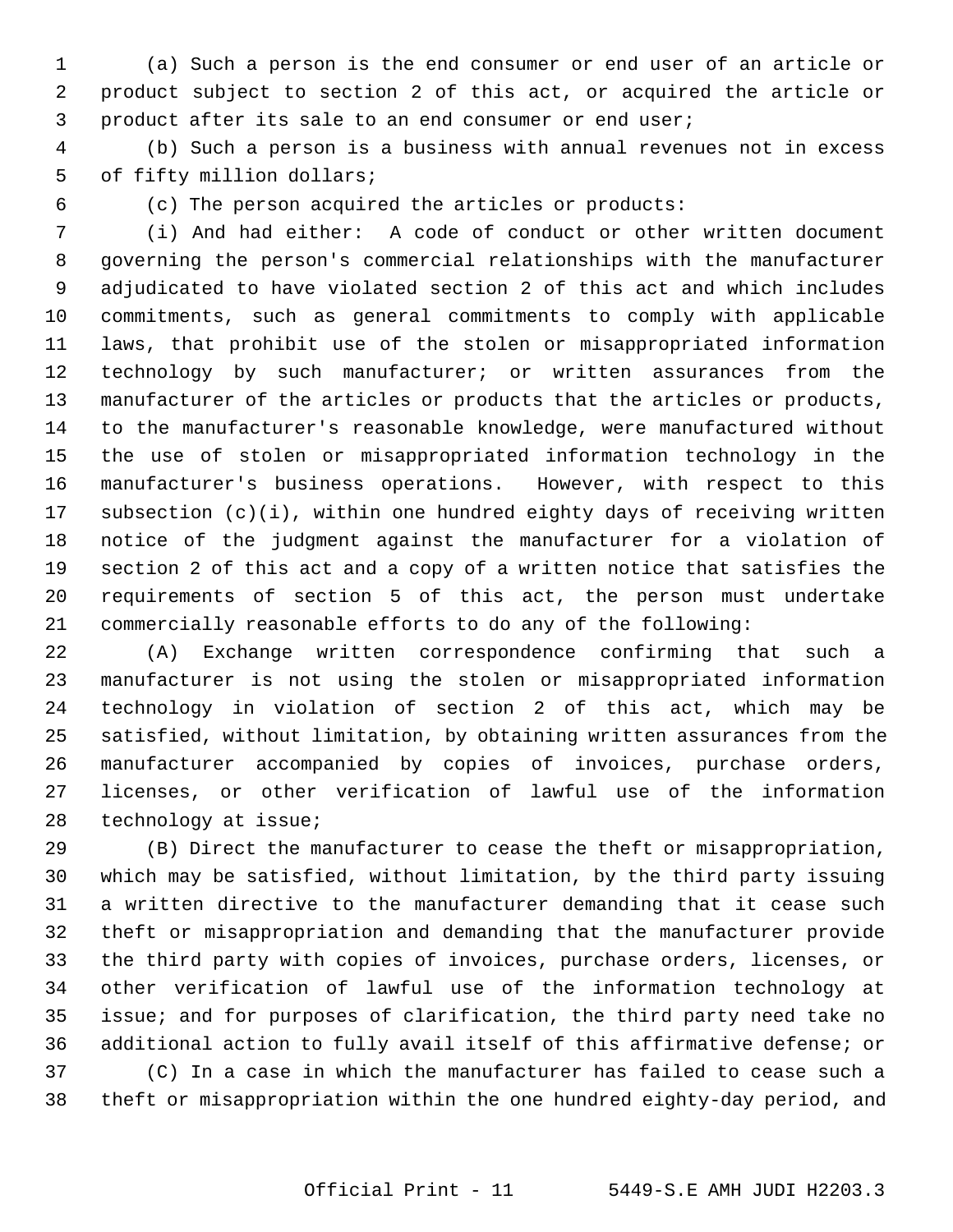1 the third party has not fulfilled either option (c)(i)(A) of this 2 subsection or option (c)(i)(B) of this subsection, cease the future 3 acquisition of the articles or products from the manufacturer during 4 the period that the manufacturer continues to engage in the theft or 5 misappropriation subject to section 2 of this act where doing so would 6 not constitute a breach of an agreement between the person and the 7 manufacturer for the manufacture of the articles or products in 8 question that was entered into on or before one hundred eighty days 9 after the effective date of this section; or

10 (ii) Pursuant to an agreement between the person and a manufacturer 11 for the manufacture of the articles or products in question that was 12 entered into before one hundred eighty days after the effective date of 13 this section. However, within one hundred eighty days of receiving 14 written notice of the judgment against the manufacturer for a violation 15 of section 2 of this act and a copy of a written notice that satisfies 16 the requirements of section 5 of this act, the person must undertake 17 commercially reasonable efforts to do any of the following:

18 (A) Obtain from the manufacturer written assurances that such a 19 manufacturer is not using the stolen or misappropriated information 20 technology in violation of section 2 of this act, which may be 21 satisfied, without limitation, by obtaining written assurances from the 22 manufacturer accompanied by copies of invoices, purchase orders, 23 licenses, or other verification of lawful use of the information 24 technology at issue;

25 (B) Direct the manufacturer to cease the theft or misappropriation, 26 which may be satisfied, without limitation, by the third party issuing 27 a written directive to the manufacturer demanding that it cease such 28 theft or misappropriation and demanding that the manufacturer provide 29 the third party with copies of invoices, purchase orders, licenses, or 30 other verification of lawful use of the information technology at 31 issue; and for purposes of clarification, the third party need take no 32 additional action to fully avail itself of this affirmative defense; or

33 (C) In a case in which the manufacturer has failed to cease the 34 theft or misappropriation within the one hundred eighty-day period, and 35 the third party has not fulfilled either option (c)(ii)(A) of this 36 subsection or option (c)(ii)(B) of this subsection, cease the future 37 acquisition of the articles or products from the manufacturer during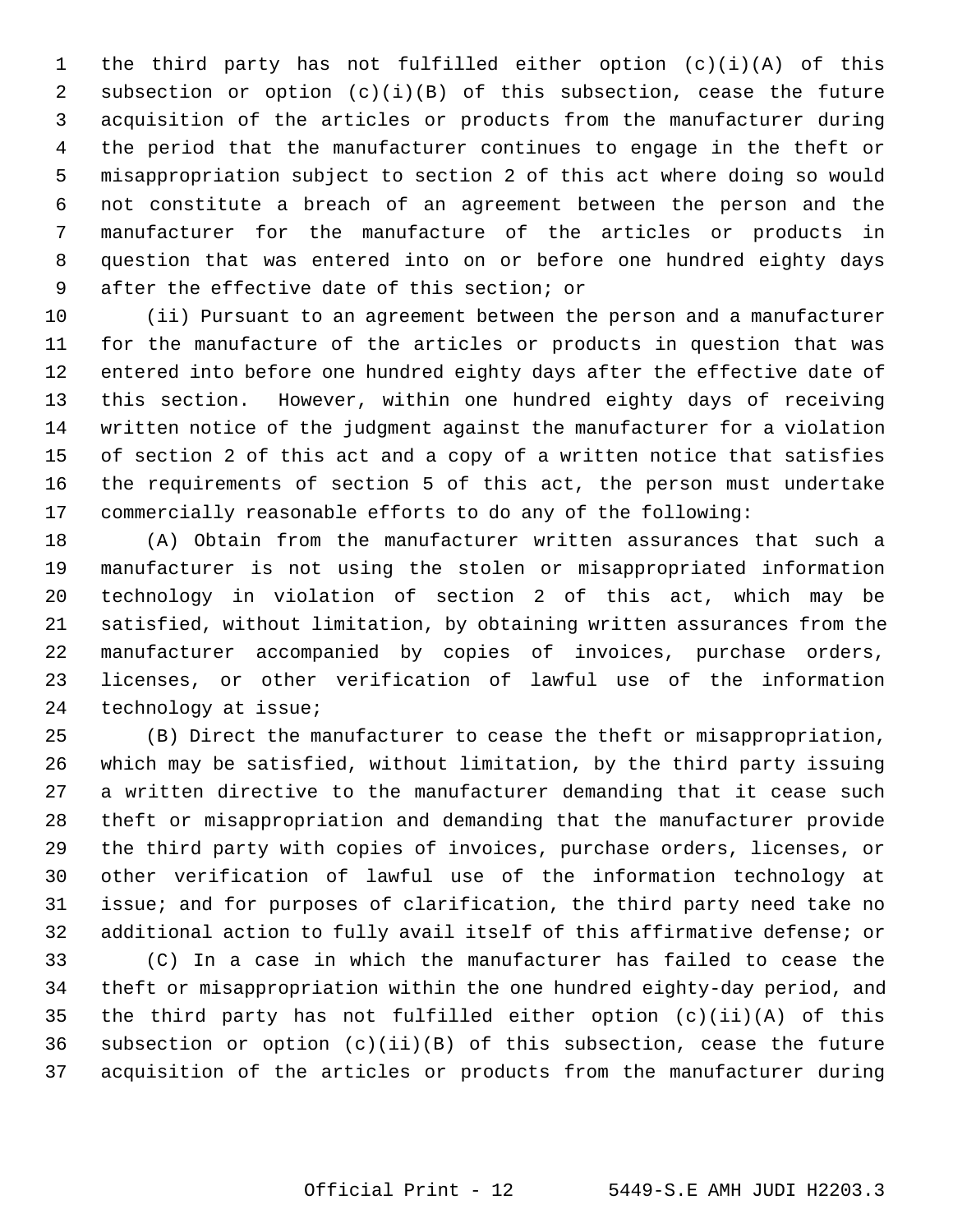1 the period that the manufacturer continues to engage in the theft or 2 misappropriation subject to section 2 of this act where doing so would 3 not constitute a breach of such agreement;

 4 (d) The person has made commercially reasonable efforts to 5 implement practices and procedures to require its direct manufacturers, 6 in manufacturing articles or products for such person, not to use 7 stolen or misappropriated information technology in violation of 8 section 2 of this act. A person may satisfy this subsection  $(1)(d)$  by:

 9 (i) Adopting and undertaking commercially reasonable efforts to 10 implement a code of conduct or similar written requirements, which are 11 applicable to the person's direct manufacturers, that prohibit the use 12 of stolen or misappropriated information technology by such a 13 manufacturer, subject to a right of audit, and the person either: (A) 14 Has a practice of auditing its direct manufacturers on a periodic basis 15 in accordance with generally accepted industry standards; or (B) 16 requires in its agreements with its direct manufacturers that they 17 submit to audits by a third party, which may include a third-party 18 association of businesses representing the owner of the stolen or 19 misappropriated intellectual property, and further provides that a 20 failure to remedy any deficiencies found in such an audit that 21 constitute a violation of the applicable law of the jurisdiction where 22 the deficiency occurred constitutes a breach of the contract, subject 23 to cure within a reasonable period of time; or

24 (ii) Adopting and undertaking commercially reasonable efforts to 25 implement a code of conduct or similar written requirements, which are 26 applicable to the person's direct manufacturers, that prohibit use of 27 stolen or misappropriated information technology by such a 28 manufacturer, and the person undertakes practices and procedures to 29 address compliance with the prohibition against the use of the stolen 30 or misappropriated information technology in accordance with the 31 applicable code of conduct or written requirements; or

32 (e) The person does not have a contractual relationship with the 33 person alleged to have violated section 2 of this act respecting the 34 manufacture of the articles or products alleged to have been 35 manufactured in violation of section 2 of this act.

36 (2) A third party must have the opportunity to be heard regarding 37 whether an article or product is an essential component provided or to